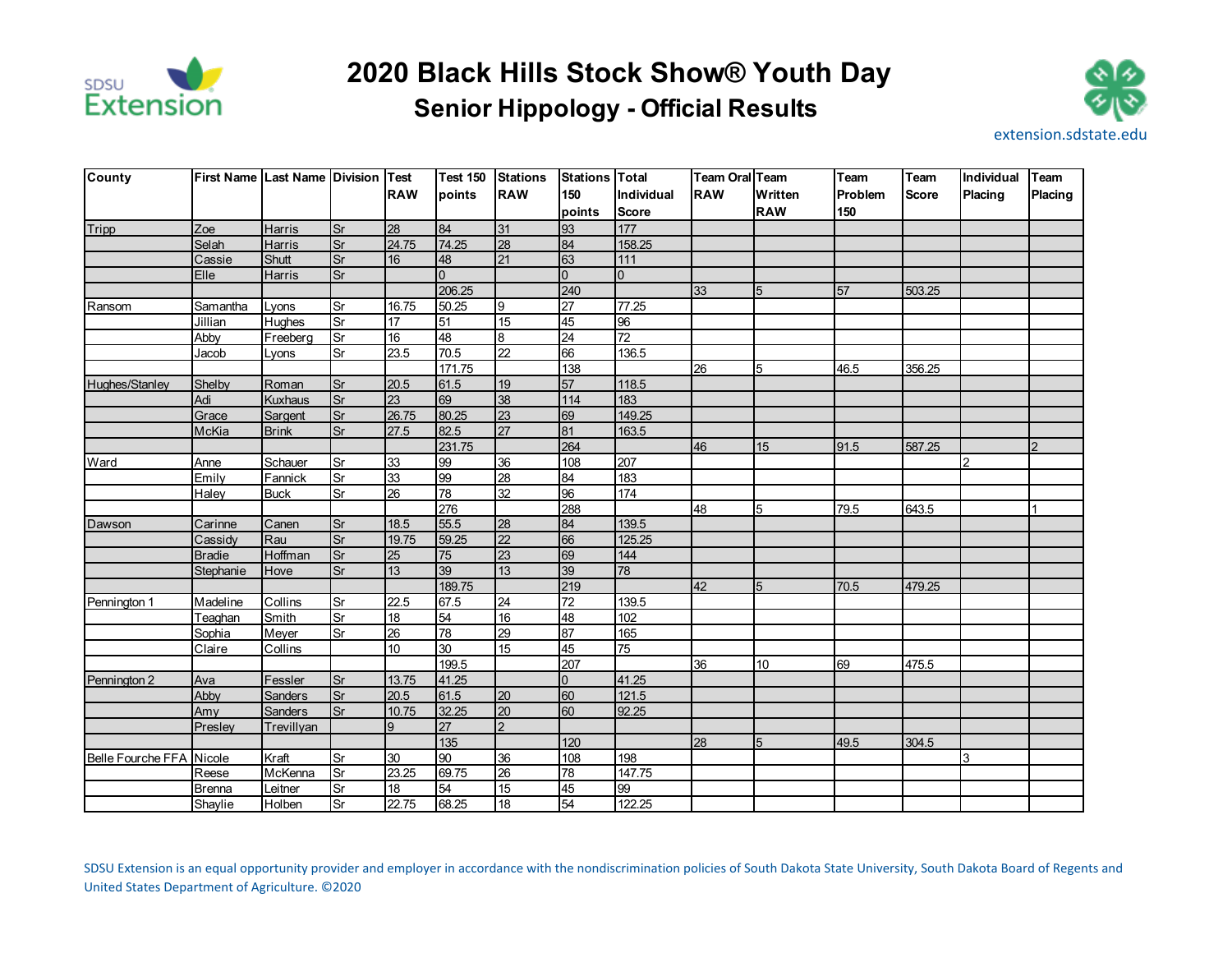

## **Senior Hippology - Official Results 2020 Black Hills Stock Show® Youth Day**



| County         | <b>IFirst Name ILast Name IDivision</b> |                |            | <b>Test</b> | <b>Test 150</b> | <b>Stations</b> | <b>Stations</b> | <b>Total</b> | Team Oral Team |            | Team           | Team   | <b>Individual</b> | Team           |
|----------------|-----------------------------------------|----------------|------------|-------------|-----------------|-----------------|-----------------|--------------|----------------|------------|----------------|--------|-------------------|----------------|
|                |                                         |                |            | <b>RAW</b>  | points          | <b>IRAW</b>     | 150             | Individual   | <b>IRAW</b>    | Written    | <b>Problem</b> | lScore | <b>Placing</b>    | <b>Placing</b> |
|                |                                         |                |            |             |                 |                 | <b>points</b>   | <b>Score</b> |                | <b>RAW</b> | 150            |        |                   |                |
|                |                                         |                |            |             | 228             |                 | 240             |              | 41             | 15         | 69             | 537    |                   |                |
| Rapid City FFA | Maykelti                                | Tater          | <b>Sr</b>  | 12.25       | 36.75           | 16              | 48              | 84.75        |                |            |                |        |                   |                |
|                | <b>Elliot</b>                           | <b>Hendrix</b> | <b>Sr</b>  | 26          | 178             | 14              | 42              | 120          |                |            |                |        |                   |                |
|                | Allie                                   | <b>Blaha</b>   | <b>ISr</b> | 24.75       | 74.25           | 25              | 75              | 149.25       |                |            |                |        |                   |                |
|                | Joey                                    | <b>Akers</b>   | <b>Sr</b>  | 15.75       | 47.25           | 14              | 42              | 89.25        |                |            |                |        |                   |                |
|                |                                         |                |            |             | 199.5           |                 | 165             |              | 38             | <b>10</b>  | 72             | 436.5  |                   |                |
| Lyman/Brule    | Alaina                                  | Bairey         | <b>Sr</b>  | 23          | 69              | 14              | 42              | 111          |                |            |                |        |                   |                |
|                | Keeleigh                                | Elwood         | lSr        | 13.75       | 41.25           | 21              | 63              | 104.25       |                |            |                |        |                   |                |
|                | Melaya                                  | Domingez       | ISr        | 9.5         | 28.5            | 19              | 57              | 85.5         |                |            |                |        |                   |                |
|                |                                         |                |            |             | 138.75          |                 | 162             |              | 30             | 5          | 52.5           | 353.25 |                   |                |
| Stutsman       | Kendra                                  | Cloghorn       | <b>Sr</b>  | 36          | 108             | 40              | 120             | 228          |                |            |                |        |                   |                |
|                | Lexys                                   | Griffith       | <b>Sr</b>  | 15.5        | 46.5            | 23              | 69              | 115.5        |                |            |                |        |                   |                |
|                | Haylee                                  | Widman         | <b>Sr</b>  | 23.75       | 71.25           | 16              | 48              | 119.25       |                |            |                |        |                   |                |
|                |                                         |                |            |             | 225.75          |                 | 237             |              | 34             | 5          | 58.5           | 521.25 |                   |                |
| Platte         | Roberta                                 | Cordingly      | <b>Sr</b>  | 27          | 81              | 35              | 105             | 186          |                |            |                |        |                   |                |

SDSU Extension is an equal opportunity provider and employer in accordance with the nondiscrimination policies of South Dakota State University, South Dakota Board of Regents and United States Department of Agriculture. ©2020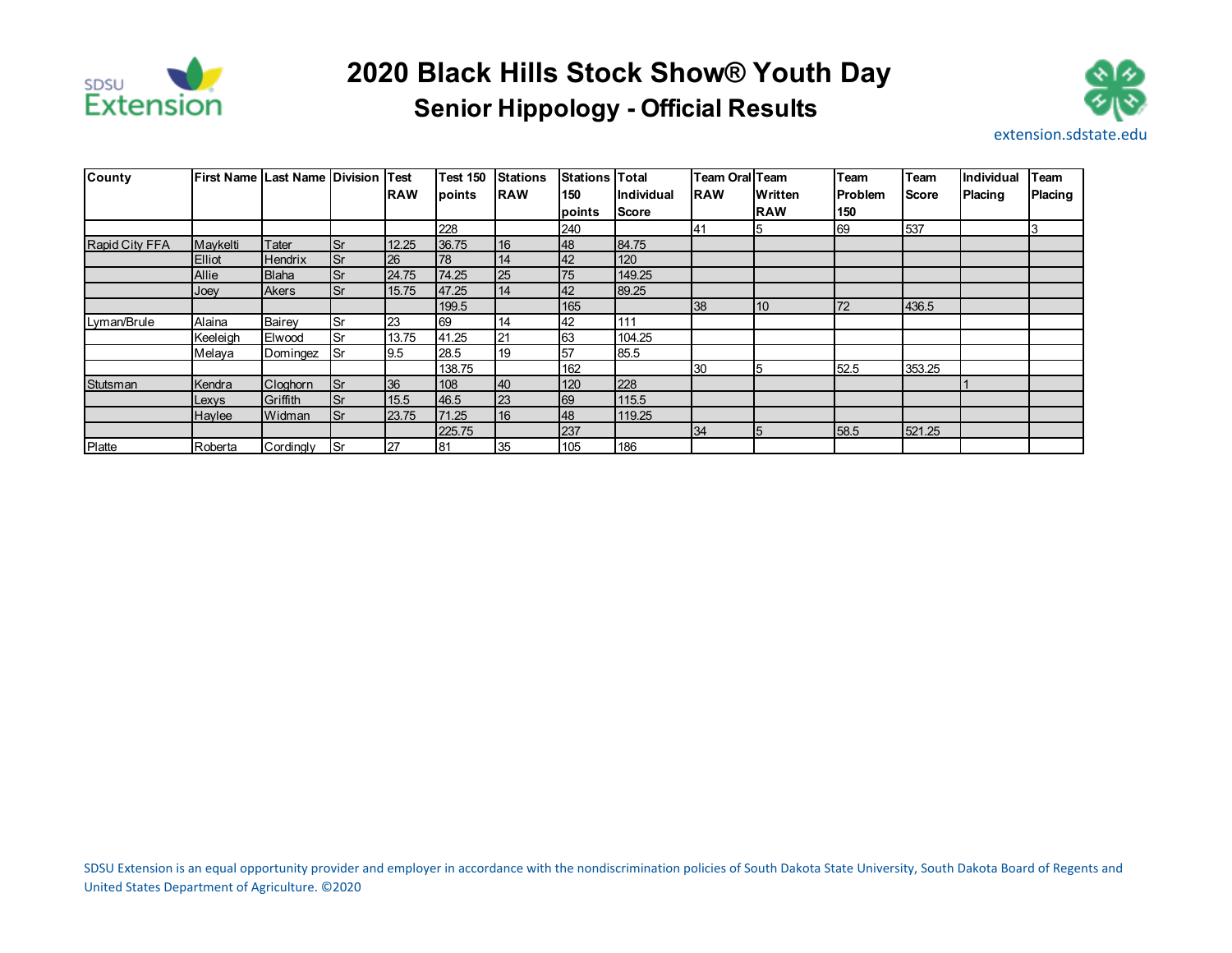

## **Junior Hippology - Official Results 2020 Black Hills Stock Show® Youth Day**



| County                | <b>First Name Last Name</b> |                  | Division Test |                 |                 | <b>Test 150 Stations Stations</b> |            | <b>Total</b>      | Team Oral Team  |            | Team        | Team         | Individual   | Team    |
|-----------------------|-----------------------------|------------------|---------------|-----------------|-----------------|-----------------------------------|------------|-------------------|-----------------|------------|-------------|--------------|--------------|---------|
|                       |                             |                  |               | <b>RAW</b>      | points          | <b>RAW</b>                        | 150 points | Individual        | <b>RAW</b>      | Written    | Problem 150 | <b>Score</b> | Placing      | Placing |
|                       |                             |                  |               |                 |                 |                                   |            | <b>Score</b>      |                 | <b>RAW</b> | points      |              |              |         |
| Tripp/ Gregory        | Bailey                      | <b>Fairbanks</b> | Jr            | 25              | 75              | 37                                | 111        | 186               |                 |            |             |              |              |         |
|                       | Kvla                        | Mammen           | Jr            | 15              | 45              | 37                                | $111$      | 156               |                 |            |             |              |              |         |
|                       | Deborah                     | Harris           | Jr            | 20              | 60              | 21                                | 63         | 123               |                 |            |             |              |              |         |
|                       | Tamara                      | Imhoff           | Jr            | 11              | 33              | 14                                | 42         | 75                |                 |            |             |              |              |         |
|                       |                             |                  |               |                 | 180             |                                   | 285        |                   | 47              | 50         | 145.5       | 610.5        |              |         |
| Hughes/Stanley        | Taylyn                      | Cass             | Jr            | 24              | 72              | 42                                | 126        | 198               |                 |            |             |              | <sup>2</sup> |         |
|                       | Gabi                        | Irving           | Jr            | $\overline{20}$ | 60              | 23                                | 69         | 129               |                 |            |             |              |              |         |
|                       | Amber                       | Roman            | Jr            | 22              | 66              | 33                                | 99         | 165               |                 |            |             |              |              |         |
|                       |                             |                  |               |                 | 198             |                                   | 294        |                   | $\overline{40}$ | 50         | 135         | 627          |              |         |
| Fillmore 1            | Grace                       | <b>Boelter</b>   | Jr            | 22              | 66              | 45                                | 135        | 201               |                 |            |             |              |              |         |
|                       | Samantha                    | <b>Baker</b>     | Jr            | 19              | 57              | 36                                | 108        | 165               |                 |            |             |              |              |         |
|                       | Walter                      | Olivier          | Jr            | 21              | 63              | 39                                | $117$      | 180               |                 |            |             |              |              |         |
|                       | Sonora                      | Olivier          | Jr            | 21              | 63              | 33                                | 99         | 162               |                 |            |             |              |              |         |
|                       |                             |                  |               |                 | 192             |                                   | 360        |                   | 50              | 40         | 135         | 687          |              |         |
| Fillmore 2            | Grace                       | Goddard          | Jr            | 16              | 48              | 30                                | 8          | 138               |                 |            |             |              |              |         |
|                       | Lauren                      | Olson            | Jr            | 14              | 42              | 29                                | 87         | 129               |                 |            |             |              |              |         |
|                       | Cora                        | Schnebly         | Jr            | 14              | 42              | 23                                | 69         | $\frac{1}{111}$   |                 |            |             |              |              |         |
|                       |                             |                  |               |                 | 132             |                                   | 246        |                   | 38              | 25         | 94.5        | 472.5        |              |         |
| <b>Fall River</b>     | Colter                      | Gerard           | Jr            | 14              | 42              | 25                                | 75         | 117               |                 |            |             |              |              |         |
|                       | Raelee                      | Provorse         | Jr            | 14              | 42              | 32                                | 96         | 138               |                 |            |             |              |              |         |
|                       | Allie                       | <b>Brunson</b>   | Jr            | 14              | 42              | 16                                | 48         | 90                |                 |            |             |              |              |         |
|                       |                             |                  |               |                 | 126             |                                   | 219        |                   | 35              | 40         | 112.5       | 457.5        |              |         |
| <b>Stutsman</b>       | Sydney                      | Davis            | Jr            | 6               | 18              | 21                                | 63         | 81                |                 |            |             |              |              |         |
|                       | Morgan                      | <b>Baldwin</b>   | Jr            | 8               | $\overline{24}$ | 14                                | 42         | 66                |                 |            |             |              |              |         |
|                       | Tyra                        | Ramoni-Hatch     | IJr           | 13              | 39              | 29                                | 87         | 126               |                 |            |             |              |              |         |
|                       | Riley                       | Wildman          | Jr            | 12              | 36              | 26                                | 78         | 114               |                 |            |             |              |              |         |
|                       |                             |                  |               |                 | 99              |                                   | 228        |                   | 38              | 25         | 94.5        | 421.5        |              |         |
| <b>Butte/Lawrence</b> | <b>Rio</b>                  | Sexton           | Jr            | 10              | 30              | 15                                | 45         | $\overline{75}$   |                 |            |             |              |              |         |
|                       | Tava                        | Sexton           | Jr            | 14              | 42              | 25                                | 75         | $\frac{117}{117}$ |                 |            |             |              |              |         |
|                       | Lydia                       | Main             | Jr            | 15              | 45              | 31                                | 93         | 138               |                 |            |             |              |              |         |
|                       | Lainey                      | Crago            | Jr            | 15              | 45              | 22                                | 66         | 111               |                 |            |             |              |              |         |
|                       |                             |                  |               |                 | 132             |                                   | 234        |                   | 42              | 50         | 138         | 504          |              |         |
| Platte                | Kaylee                      | Rasnake          | Jr            | 13              | 39              | 36                                | 108        | 147               |                 |            |             |              |              |         |
|                       | Tayen                       | Wakkuri          | Jr            | 11              | 33              | 26                                | 78         | 111               |                 |            |             |              |              |         |
|                       | Peyton                      | <b>Unrein</b>    | Jr            | 12              | 36              | 26                                | 78         | $\frac{1}{114}$   |                 |            |             |              |              |         |
|                       |                             |                  |               |                 | 108             |                                   | 264        |                   | 45              | 50         | 142.5       | 514.5        |              |         |
| Tripp/ Gregory        | Peyton                      | Sargent          | Jr            | 10              | 30              | 24                                | 72         | 102               |                 |            |             |              |              |         |
| Lyman/ Brule          | Evelyn                      | <b>Bunker</b>    | Jr            | 10              | 30              | 30                                | 90         | 120               |                 |            |             |              |              |         |

SDSU Extension is an equal opportunity provider and employer in accordance with the nondiscrimination policies of South Dakota State University, South Dakota Board of Regents and United States Department of Agriculture. ©2020